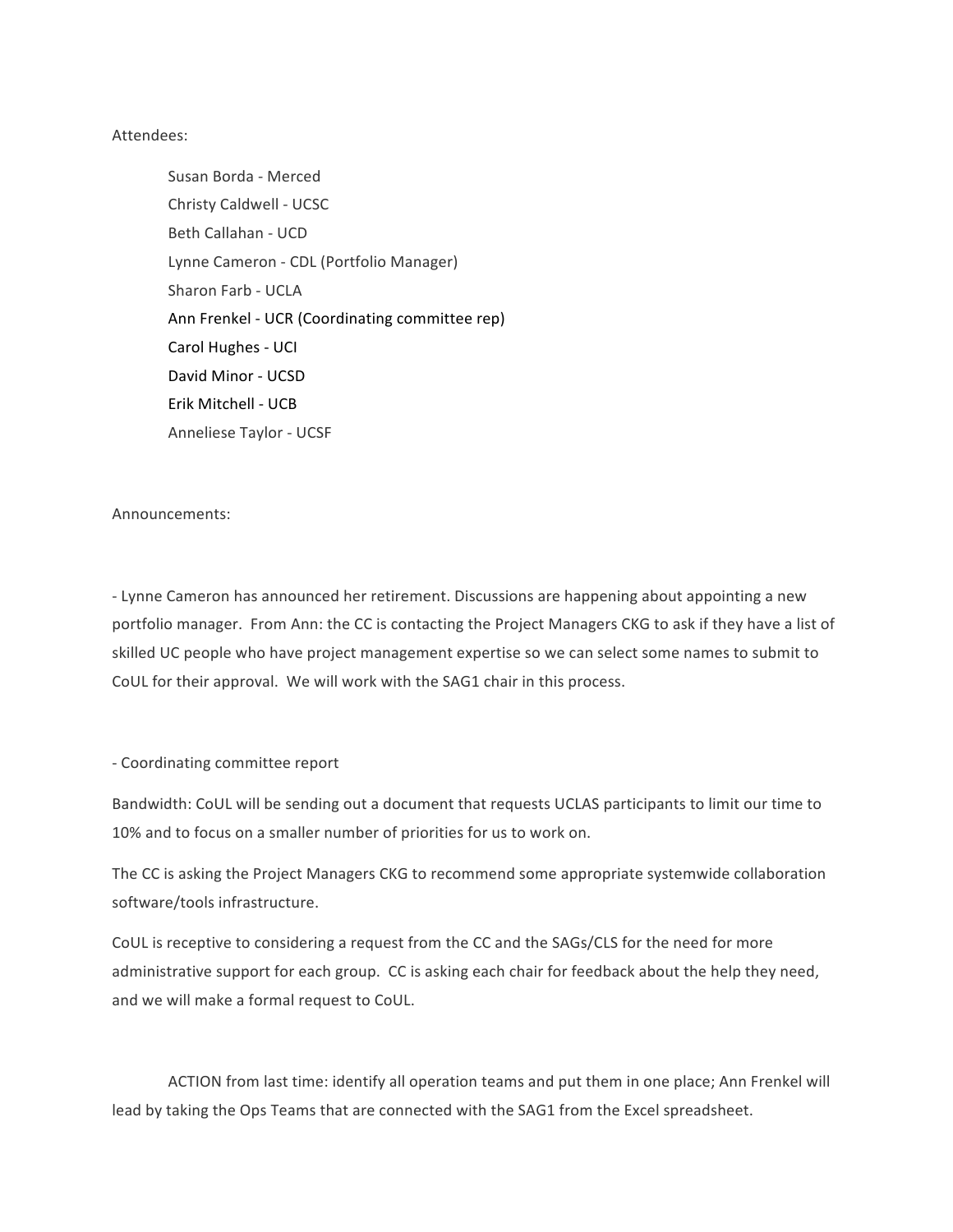SAG1 has the following Ops Teams (as distributed in the UCL Advisory Structure Services & Projects Master List) for which we need\ to select an Operations Team Liaison. The CC is currently finalizing the responsibilities for the SAG Ops Teams liaisons. Generally the liaisons will be to serve as a conduit for information between the SAG and the Ops Team. Most Ops Teams report to CDL but there are at least two currently that are systemwide teams that don't align/report with a single campus.

DataUP (CDL) DMP Tool (CDL) eScholarship (CDL) EZID (CDL)

OA Harvester (CDL)

Merritt deposit, manage, preserve digital content - all except access issues (CDL)\*

*\*SAG2 has responsibility for Merritt access issues and SAG1 covers everything else, however I suggest*  that SAG1 should be the SAG with the liaison since there are so many different SAG1 topics included within this service. The CC is discussing how to handle liaisons for Ops Teams with overlapping SAG *responsibilities, such as this one.*

ACTION: self-identify / volunteer for being the liaison for the various groups

- SAG1/OSC: 

- David received email from Laine with basic discussion points summarized from workshop. They accurately reflected what we've talked about. Once finalized, will be sent to SAG1 and OSC.

ACTION: we need to finalize the portion of our strategic planning document related to SC (currently items 9 and 10).

> - David will followup with Laine and Karen about next steps. SAG1 would like to have a dialog with them before we make substantive changes to our document.

Discussion topics:

1. Update on the Knowledge Unlatched pilot group

The KU Pre-implementation Group, co-sponsored by SAG-1 and CLS, includes Sherri Barnes (UCSB, SAG-1); Myra Appel (UCD, Campus Rep); Peter Rolla (UCSD, CLS).

The Pre-implementation Group charge is to:

• manage the pre-implementation work of KU pilot and make recommendations for the management of the pilot once implemented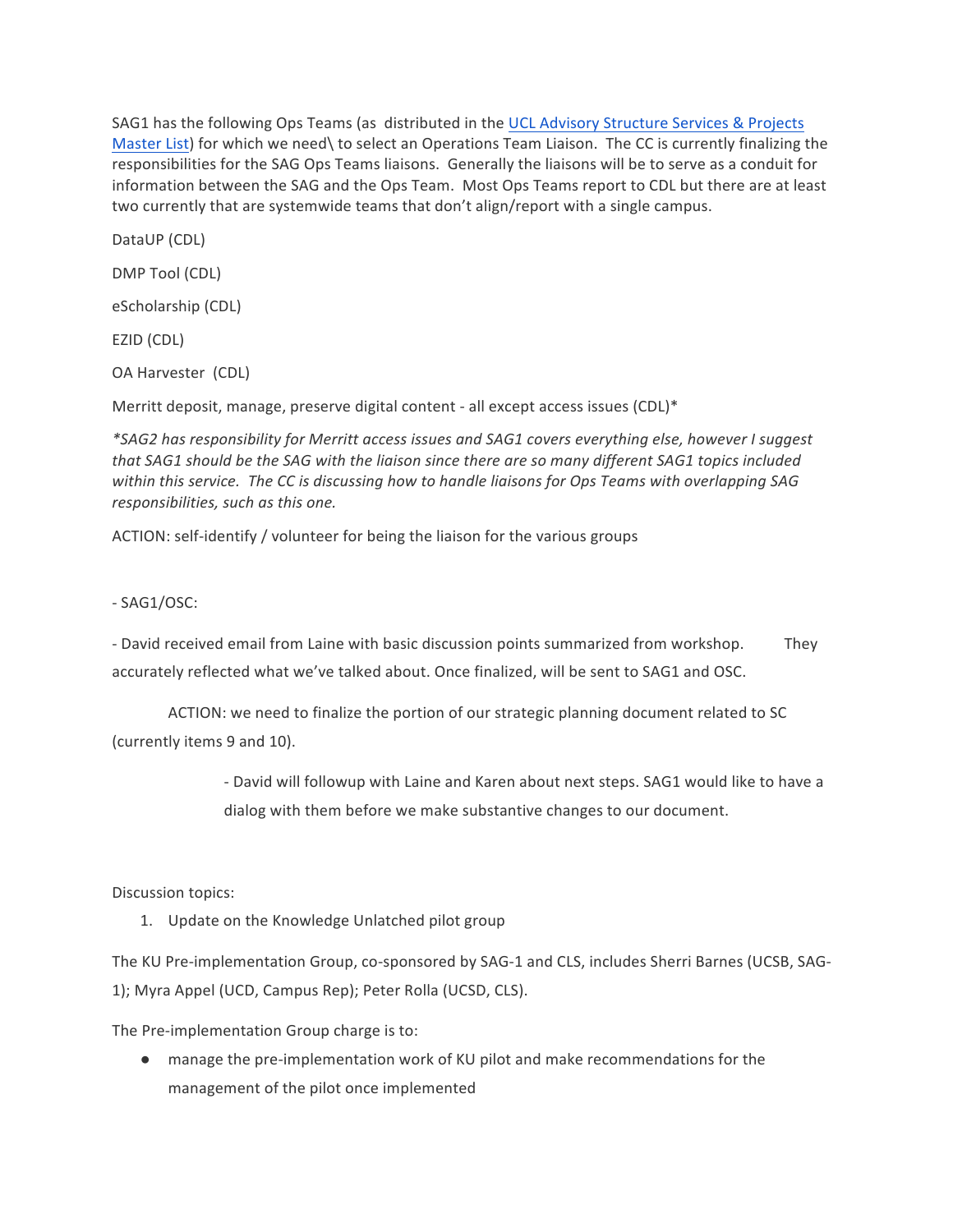- work with KU to get answers to unanswered an partially answered questions
- communicate finds to SAG-1 & Sag3
- Make a recommendation regarding next steps for the implementation and pilot (communication, assessment, etc)

Highlights and action items of the Group's 3/5/14 meeting are:

- Ivy Anderson gave an overview of recent communications with KU and their background. My take away was that there are very smart, experienced people behind the project, but the project infrastructure is still very much under development. communications are currently primarily through the website and and their enewsletter.
- More than 200 libraries are registered for the pilot, which will reduce per book costs
- CDL will cover the costs for all campuses, originally estimated at around \$1,600 per campus
- There will be UC representation on the Steering Committee and or Collections Committee; more details needed
- Ivy will introduce her contact to the Group
- Group members will immediately begin reviewing and seeking answers to existing questions and developing new questions in advance of email communications, which will begin on Monday, March 10.
- A phone meeting with KU contact, Judy Luther, will be scheduled once questions are agreed on.
- $\bullet$  The timeline for the Group's charge is 2/24-3/28.
- 2. Update on the OA Fund Assessment group

Sherri Barnes (SAG-1, UCSB), Kerry Scott (CLS, UCSC), Jackie Wilson (CDL) and Dawn Setzer (UCLA for Sharon Farb, SAG-1) created a project team and charge to carry out the assessment of the Open Access Fund Pilot Program, which began 18 months ago and helps UC authors cover the cost of APCs in open access journals. The project timeline is February-May 2014. The team was charged on February 20.

Project team members include:

- Jackie Wilson (CDL)
- Dawn Setzer (UCLA for SAG-1-Sharon Farb)
- Mary Wood (UCD for CKG-SCOs)

The Project Team charge is to:

- work with CDL to identify campus Fund managers and distribute the OA pilot assessment form (developed by Jackie, Kerry and Sherri) via Survey Monkey
- analyze the survey results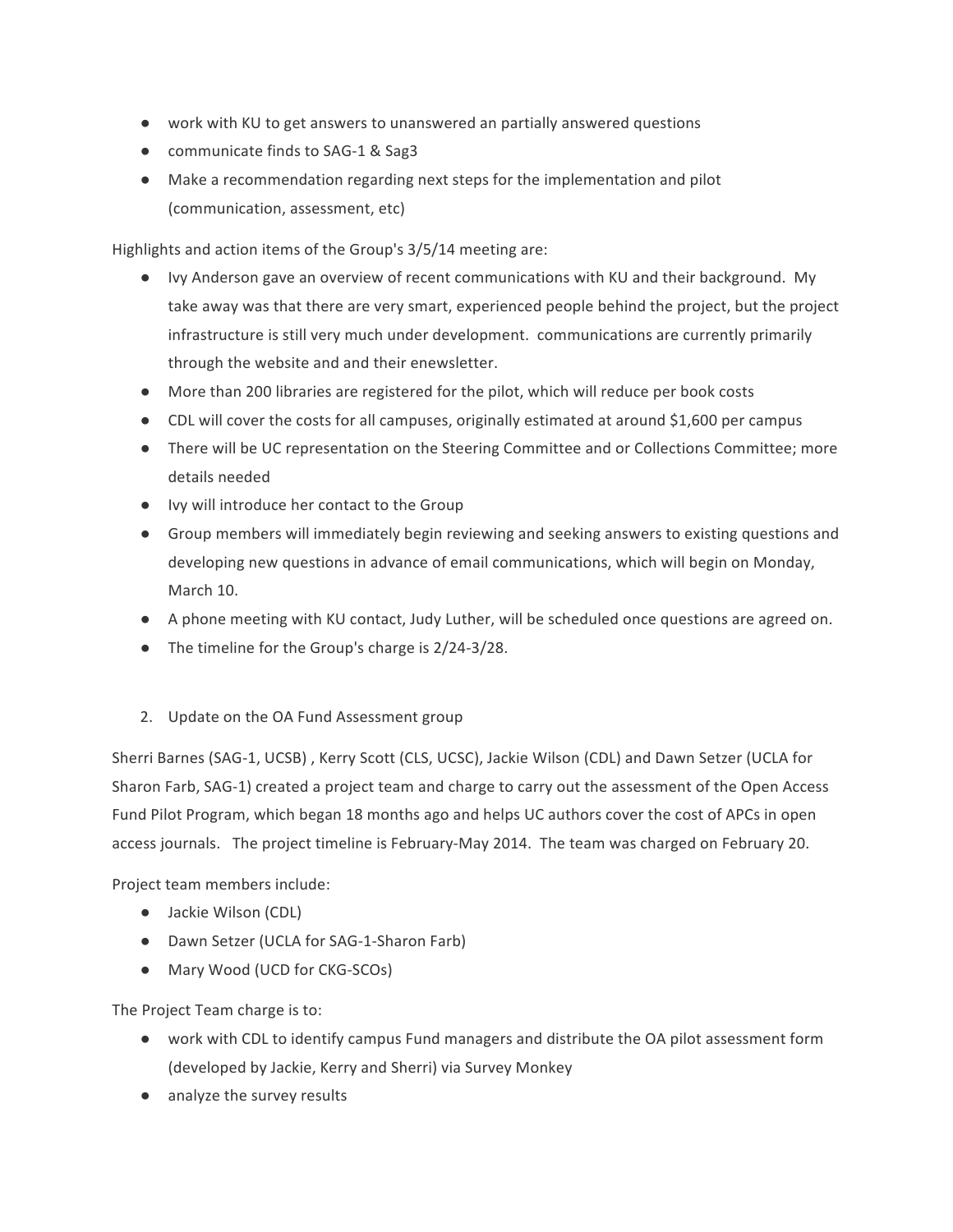- write a report (due June 2) that summarizes the results and make recommendations to SAG-1 and CLS regarding next steps for the OA Fund
- 3. PeerJ (Discussion started last meeting)
	- a. ACTION from last time: Ask Ivy to SAG1 meeting to talk about PeerJ postpone this for now.
	- b. ACTION from last time: Erik will reach out to UCB contact(s) for more information about UCB's PeerJ membership and report back to SAG1 (Email sent, will report back - ETM)
	- c. ACTION from last time: Review "Criteria to Determine Support for Transformative Scholarly Publishing Models" guidelines and update come up with recommendations and then involve CLS. Christy & Anneliese

- Current documents are hard to read - could re-create a new one, or should this be a part of the collaborative pilot group from CLS.

- 4. SPARC Campus tour (big thanks to Sharon!):
	- a. Proposed schedule:
		- i. May 12 UCD (in the afternoon please as they will likely fly into SFO rent a car and drive up from SF) (Beth C)
		- ii. May 13 UCB/UCSF/UCSC/UCM at UCSF (thanks!) (OSC offered to help facilitate) (Catherine M for OSC)
		- iii. May 14 UCLA (we welcome UCI, UCR, UCM, etc) (SF)
		- iv. May 15 UCSB (Sherri B)
		- v. May 16 UCSD (final stop preferably in the am so they can fly out that day in the afternoon) (David M)
	- b. Comments on campus plans, etc.

## 5. Systemwide plan and priorities for FY 2014-2017

- 6. SAG1 documents
	- a. Team Basics
	- b. Roles & Responsibilities
		- i. Beth took the lead in crafting the team basics section (links are also on wiki page)